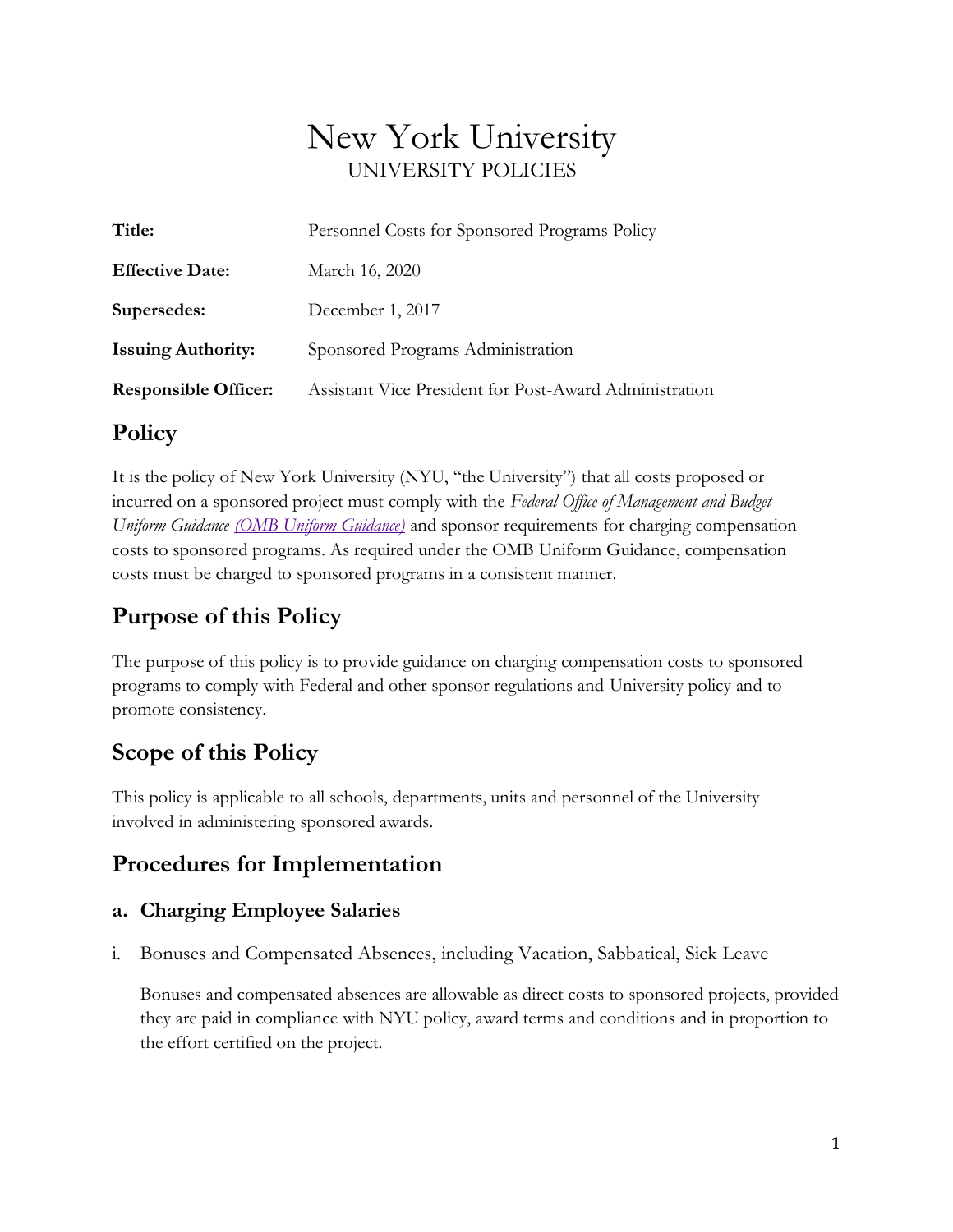### ii. Continuity of Pay and Stipends

In times of unexpected or extraordinary circumstances that result in a disruption in research operations and subject to agency specific guidance, employee salaries and benefits as well as fellowship stipends may be charged to currently active sponsored awards regardless of the funding source where employees and fellows are authorized to work from home, are onsite as essential personnel or conducting critical research, or a combination of both. Such charges must be consistent with NYU and sponsor guidance and should be continuously evaluated.

For employees and fellows whose work cannot be performed remotely, Principal, Investigators should consider whether they can be reassigned to duties that can be performed remotely or relieve others who are assigned as essential/critical. If work can be performed on a different sponsored project, salaries and stipends should continue to be charged as appropriate.

When no work can be performed, charging salaries and benefits or stipends may be allowed to sponsored awards as a paid excused absence under the circumstances based on NYU guidance and subject to agency specific guidance. The PI may be required to remove staff salaries charged to any award where no effort is committed to the project where the agency disallows such charges.

Subrecipients and subcontractors should adhere to their institutional guidance and policies on continuity of pay and stipend support in times of unexpected or extraordinary circumstances that result in a disruption in research operations, including when no work can be performed. Subrecipients and subcontractors should provide documentation to NYU, the pass-through entity, such that NYU can respond to sponsor requirements regarding documentation that describes the effects, and how long the subrecipient/subcontractor and related research was or will be impacted.

#### iii. Sabbatical Leave

In general, a sabbatical leave is granted to the eligible faculty member, starting September 1, for the usual teaching terms (i.e., September to June) of one academic year, at three quarters of annual base salary (or 75%). There are several alternatives for the length of leaves. See *Term and Compensation of the Sabbatical in the* Faculty Handbook at: *[http://www.nyu.edu/faculty/governance](http://www.nyu.edu/faculty/governance-policies-and-procedures/faculty-handbook.html)[policies-and-procedures/faculty-handbook.html](http://www.nyu.edu/faculty/governance-policies-and-procedures/faculty-handbook.html)*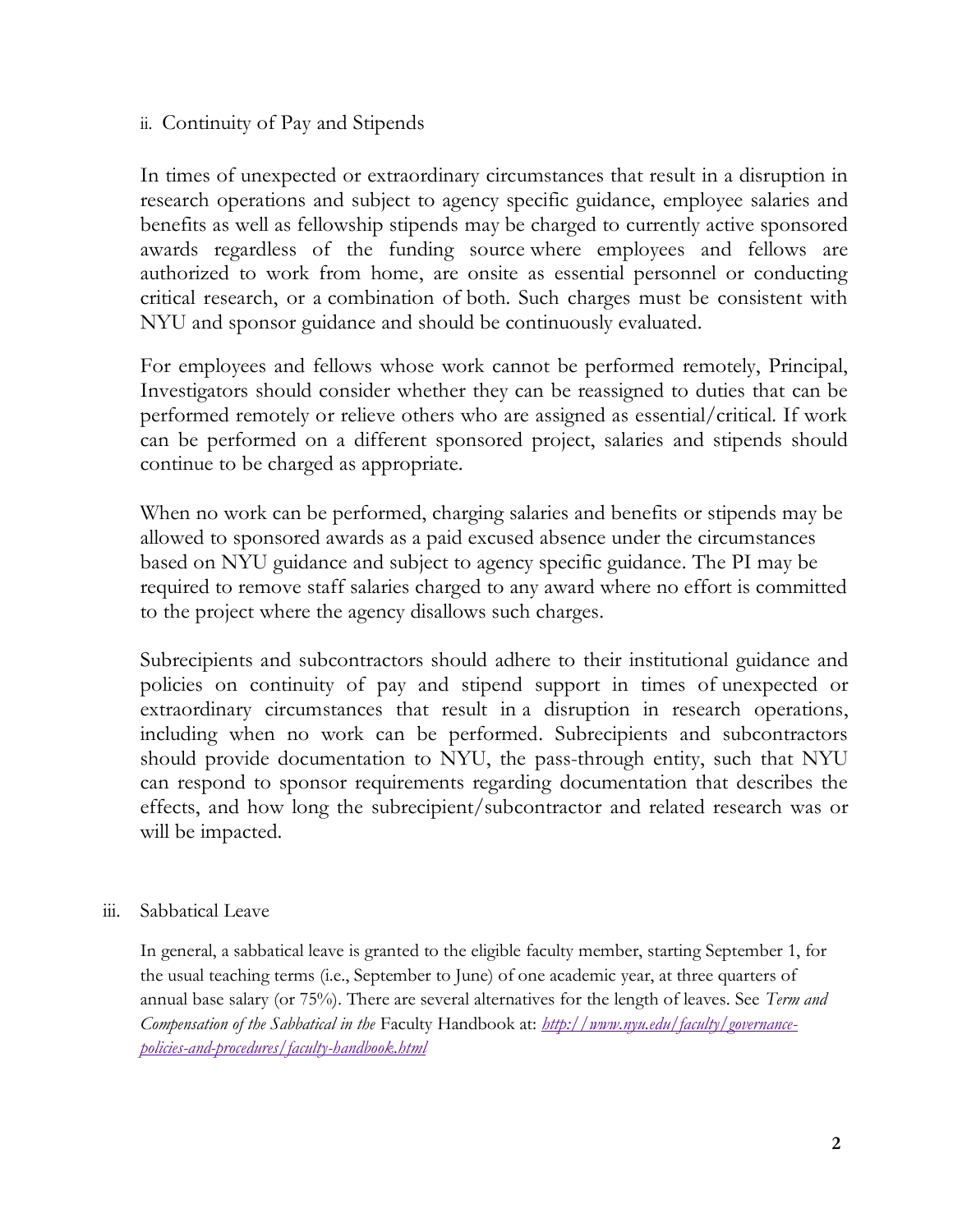All sabbatical leave arrangements approved by the University carry the restriction that the faculty member is not permitted to engage in any form of regular academic or other employment to supplement the sabbatical salary. However, a member of the faculty is entitled to supplement the salary provided by the University during the period of leave with funding provided by an external sponsor. This funding must be for research and related activities, in an amount approved by the sponsor, the total compensation is no more than the full base salary and the leave otherwise complies with the terms and conditions of the award.

Thus, if a faculty member is granted three quarters of annual base salary, the maximum allowable sponsored funding for Sabbatical leave would be one quarter of the base salary (or 25%).

The faculty member must take the initiative to report plans for sabbatical leave to the sponsor and identify the salary supplementation explicitly in the proposal whenever possible, and must make known to the department chairpersons and dean at the time of request for sabbatical leave that such funding is being, or will be, sought from the sponsor.

For further guidance on the policy e.g., approvals and documentation, see Faculty Handbook at *[http://www.nyu.edu/faculty/governance-policies-and-procedures/faculty-handbook.html.](http://www.nyu.edu/faculty/governance-policies-and-procedures/faculty-handbook.html)*

#### iv. Effort Reporting

Personnel costs consist of salaries and staff benefits estimated for the percentage of time that NYU employees will work on a project. Federal sponsors consider any effort described in the proposal narrative, budget or budget justification, but not charged to the sponsor, to be a binding commitment (voluntary cost sharing) that must be tracked, certified and reported. See the *[Effort Reporting Policy for Sponsored Programs P](http://www.nyu.edu/about/policies-guidelines-compliance/policies-and-guidelines/effort-reporting-policy-for-sponsored-programs.html)olicy*.

v. Salary Cap Administration

Some Federal programs limit the total amount of salary or the salary rate that can be requested. The National Institutes of Health (NIH) limits the amount of salary that can be requested on research grants. See the *[Salary Cap Administration Policy.](http://www.nyu.edu/about/policies-guidelines-compliance/policies-and-guidelines/salary-cap-administration-policy.html)*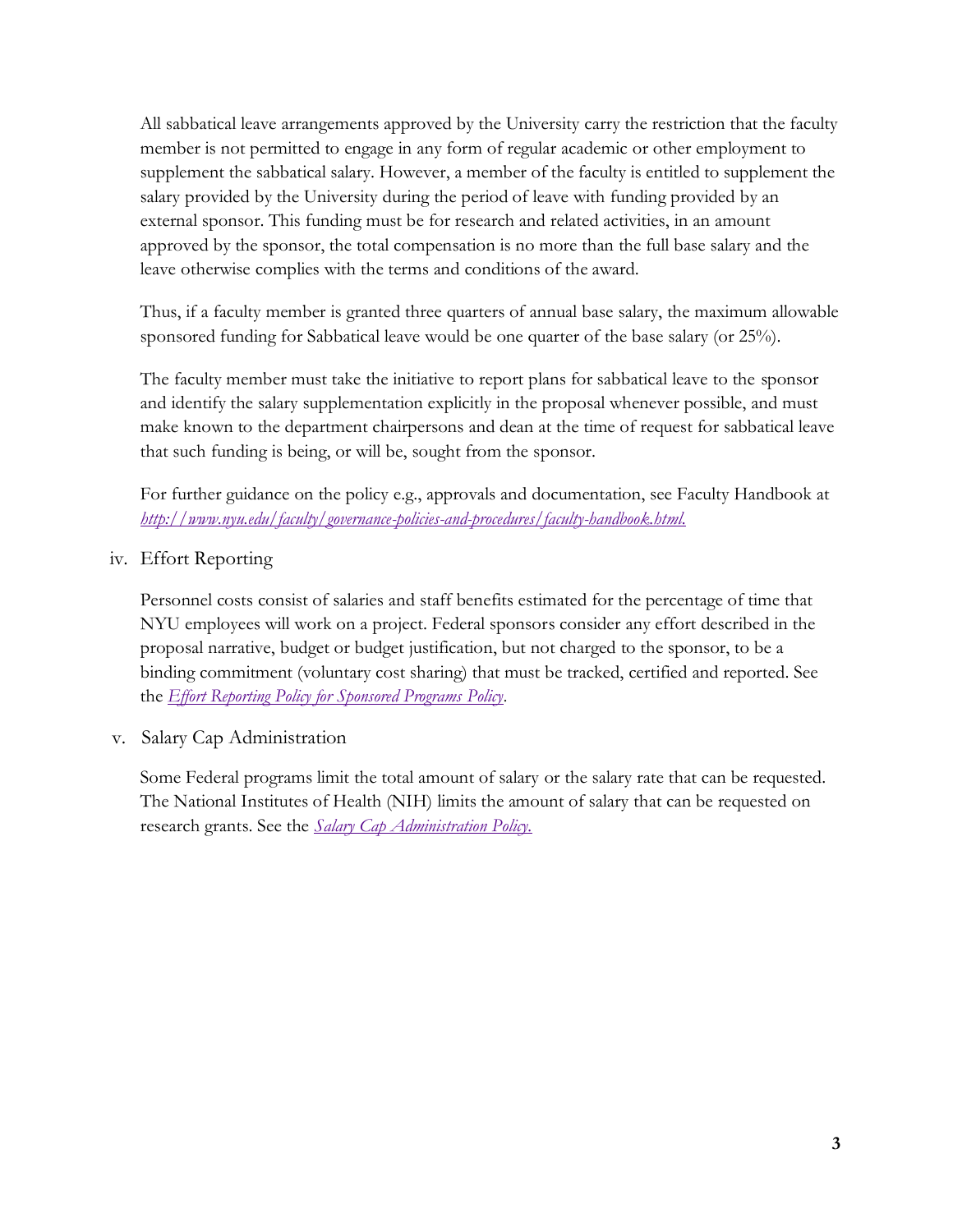#### **v. Charging Severance to Sponsored Awards**

Under the University's *[Severance Pay Policy](http://www.nyu.edu/about/policies-guidelines-compliance/policies-and-guidelines/severance-pay-policy.html)*, an employee may be eligible for severance pay if the individual meets the criteria listed in the policy.

Severance payments that are due to normal recurring turnover and which otherwise meet the conditions of the award and University policy may be allowed provided the actual costs of such severance payments are regarded as expenses for the current fiscal year. These expenses must be equitably distributed in proportion to effort committed.

Upon termination of employment, costs incurred in excess of the institution's severance pay policy are unallowable.

### **vi. Procedures for Direct Charging Trainee Tuition**

Direct charging of trainee tuition (as opposed to the NYU tuition remission rate) is allowable only when the purpose of the sponsored project is to provide training to selected participants (i.e., training/instruction grants) and the charge is approved by the sponsoring agency. Therefore, to be allowable for sponsored projects, direct charging of tuition and fees must be communicated to the sponsor during a proposal process and must be included in the award budgets.

#### **vii.Tuition Remission**

Tuition remission in lieu of fringe benefits is provided to graduate students. Tuition remission is charged as a percentage of the individual salary regardless of whether the student will be taking classes or not during the project period. Tuition remission is included in the Other Costs category and is excluded from MTDC. At NYU, tuition remission rates vary by school.

#### **viii. Emeritus Faculty**

To charge an individual salary to a sponsored program, the individual must be an NYU employee.

At NYU, the titles of Professor Emerita and Professor Emeritus are given only to full professors who have served NYU with academic distinction for a significant period of time prior to retirement. This title is given only upon formal retirement from active service, or at least from full-time active service.

In rare instances when they are Principal Investigators (PIs) on a research-related project, they should be hired as Research Scientists for the period of the award.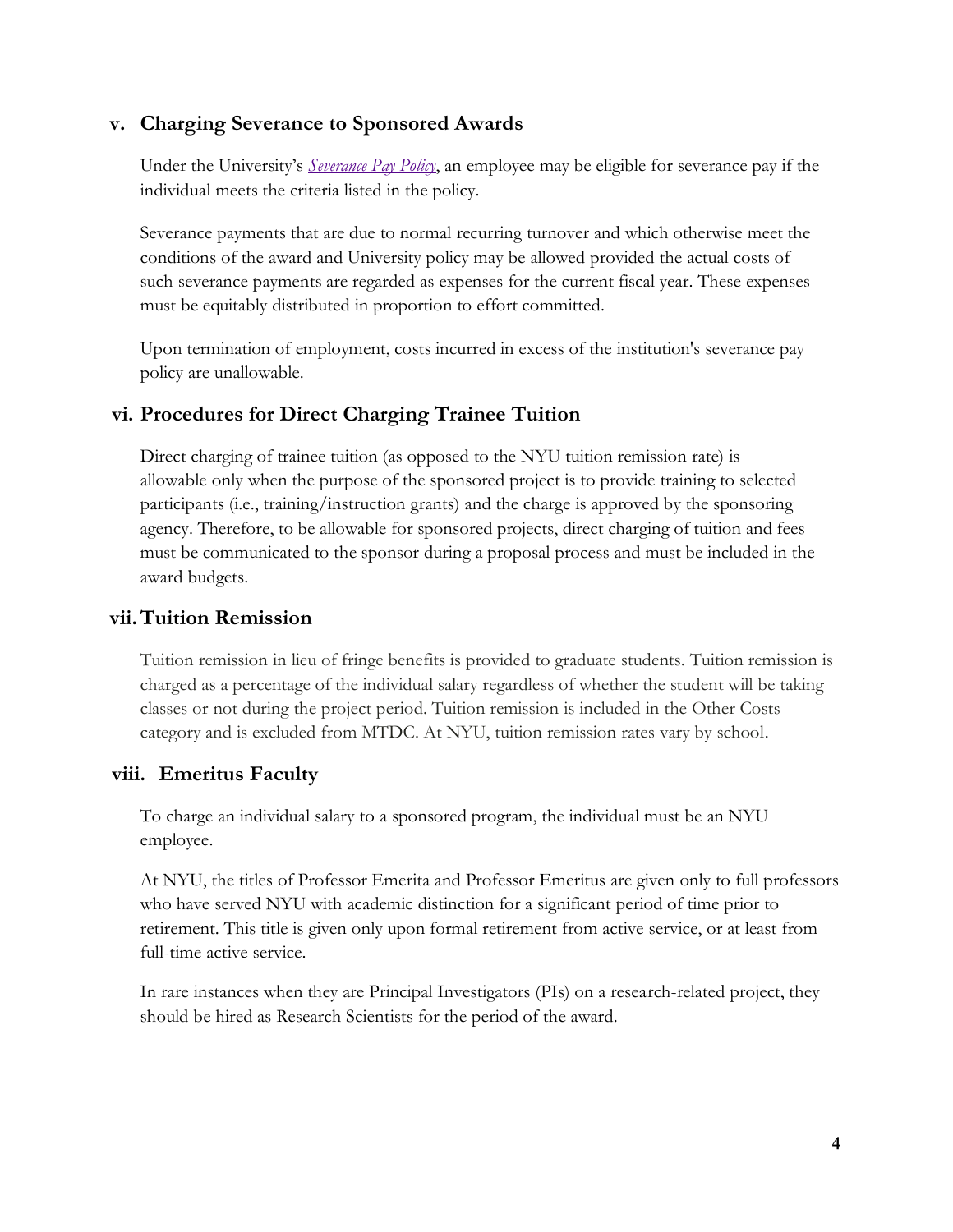### **ix. Visiting Faculty**

At NYU, compensation for a visiting faculty member on a sponsored program is normally paid through the University payroll.

### **x. Charging Graduate Student Assistantship**

a. Salary

Graduate Research Assistants (GRA's) are graduate students whose time is divided between formal study and research. GRA's receive salary (not stipend support). Their remuneration is generally calculated on the basis of 12 months of service, including one month's vacation. Tuition remission is charged as a percentage of their salary in lieu of fringe benefits. At NYU, tuition remission rates vary by school.

#### b. Stipends

Stipends are part of student aid costs and not allowed on research grants without prior sponsor approval. These are payments made to an individual that are not contingent on the individual completing a specified activity.

They are allowable only when the purpose of the sponsored project is to provide training to selected participants (i.e., training/instruction grants) and the charge is approved by the sponsoring agency or when charged to scholarship or fellowship grants.

For living expenses, stipends may be provided to fellows who are not NYU employees and considered NYU trainees.

### **xi. Charging Postdoctoral Appointments**

Postdoctoral appointments allow recent Ph.D. (and equivalent advanced or terminal degree) recipients a period in which to further their education and professional training. NYU is committed to providing these individuals with the opportunity to carry out postdoctoral studies in a research environment that can significantly broaden an individual's expertise, provide a period of extensive independent and mentored scholarship and help define future career paths. For guidance of managing postdoctoral appointments, please refer to *[Postdoctoral](http://www.nyu.edu/about/policies-guidelines-compliance/policies-and-guidelines/postdoctoral-appointments-policy-for-nyu-washington-square.html) [Appointments Policy for NYU Washington Square.](http://www.nyu.edu/about/policies-guidelines-compliance/policies-and-guidelines/postdoctoral-appointments-policy-for-nyu-washington-square.html)*

# **Policy Definitions**

 $N/A$